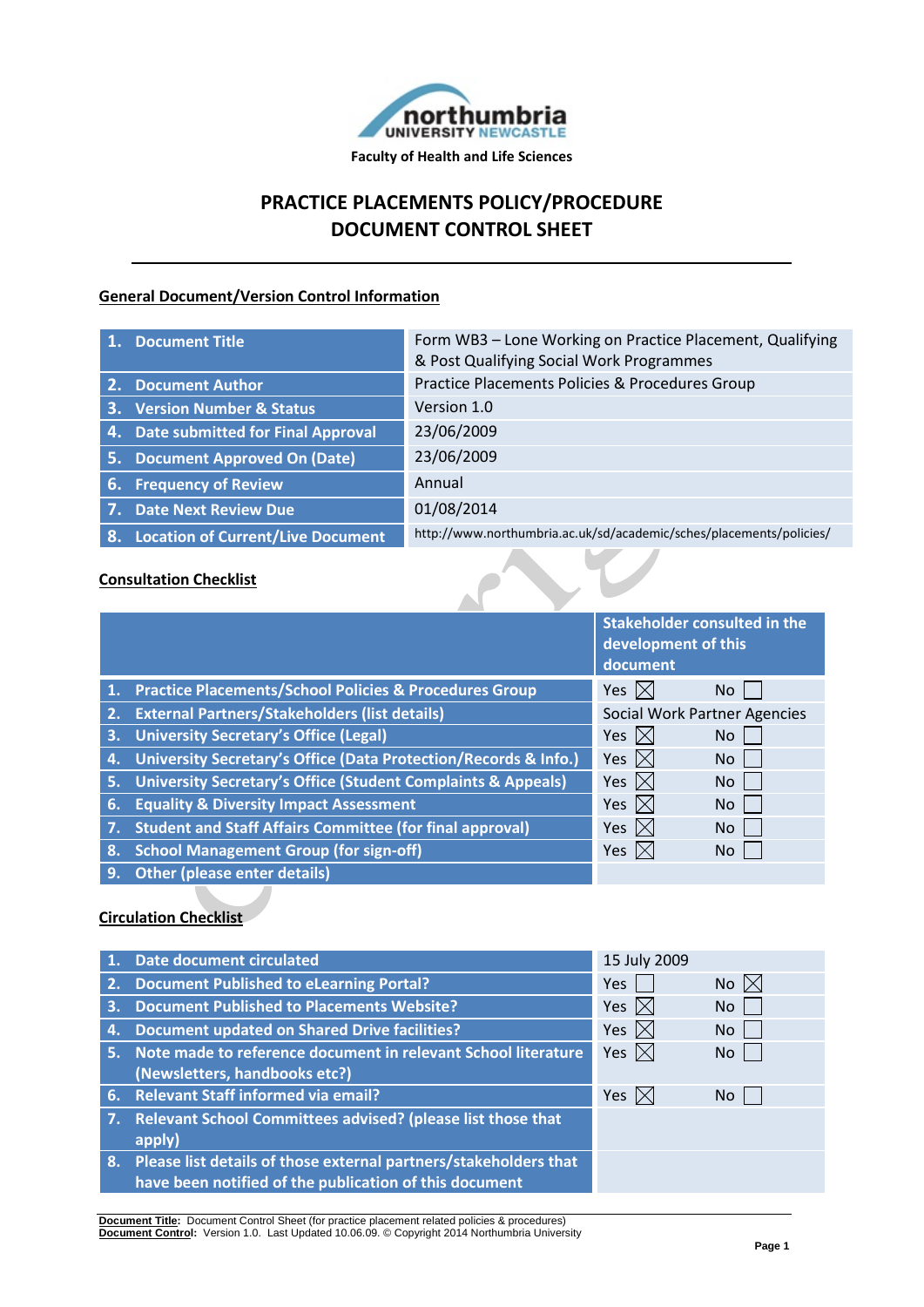

# **LONE WORKING ON PRACTICE PLACEMENT POLICY & PROCEDURE**

**Qualifying and Post Qualifying Social Work Programmes**

### *This policy and procedure applies only to Qualifying and Post Qualifying Social Work Programmes*

# **1. INTRODUCTION**

This policy is designed to provide guidance on the management and supervision of students undertaking any qualifying or post qualifying Social Work Programme who may work alone or unsupervised when allocated to practice placements

Students undertaking practice placements are allocated either a Link Worker and/or a Practice Assessor (or appropriate representative) who will provide direct supervision of their practice. Direct supervision is particularly important for inexperienced students during the initial stages of their programme and may also apply to students approaching qualification. It is recognised that the specific learning outcomes/competencies required of the professional social work programme requires students to be exposed to more challenging experiences and learning opportunities to facilitate the acquisition of professional skills. This may require students to either work alone or with minimal supervision.

#### **2. POLICY STATEMENT**

This policy applies to any qualifying or post qualifying Social Work programme, in the Faculty of Health and Life Scienceswhich requires student allocation to a practice placement as part of a programme of study. The policy and procedures have been developed in collaboration with Placement Providers.

It aims to provide specific guidance on the management of situations where students work alone or with minimal supervision in order to minimise risk and safeguard the student, service users and carers and placement providers.

This policy is not designed to replace those of placement providers, but should be read and interpreted in the context of whatever policy regarding Lone Workers is currently being adopted within placement provider organisations and their associated organisations. The policy for Lone Working on Practice Placement should also be read in the context of Northumbria University Student Welfare and Safety Policy.

The purpose of this policy is to assist decision making and the ongoing management of those situations where a student, with the agreement of their Link Worker and/or Practice Assessor, is pursuing a learning opportunity, with indirect or offsite supervision, to support achievement of pre-determined learning outcomes/competencies.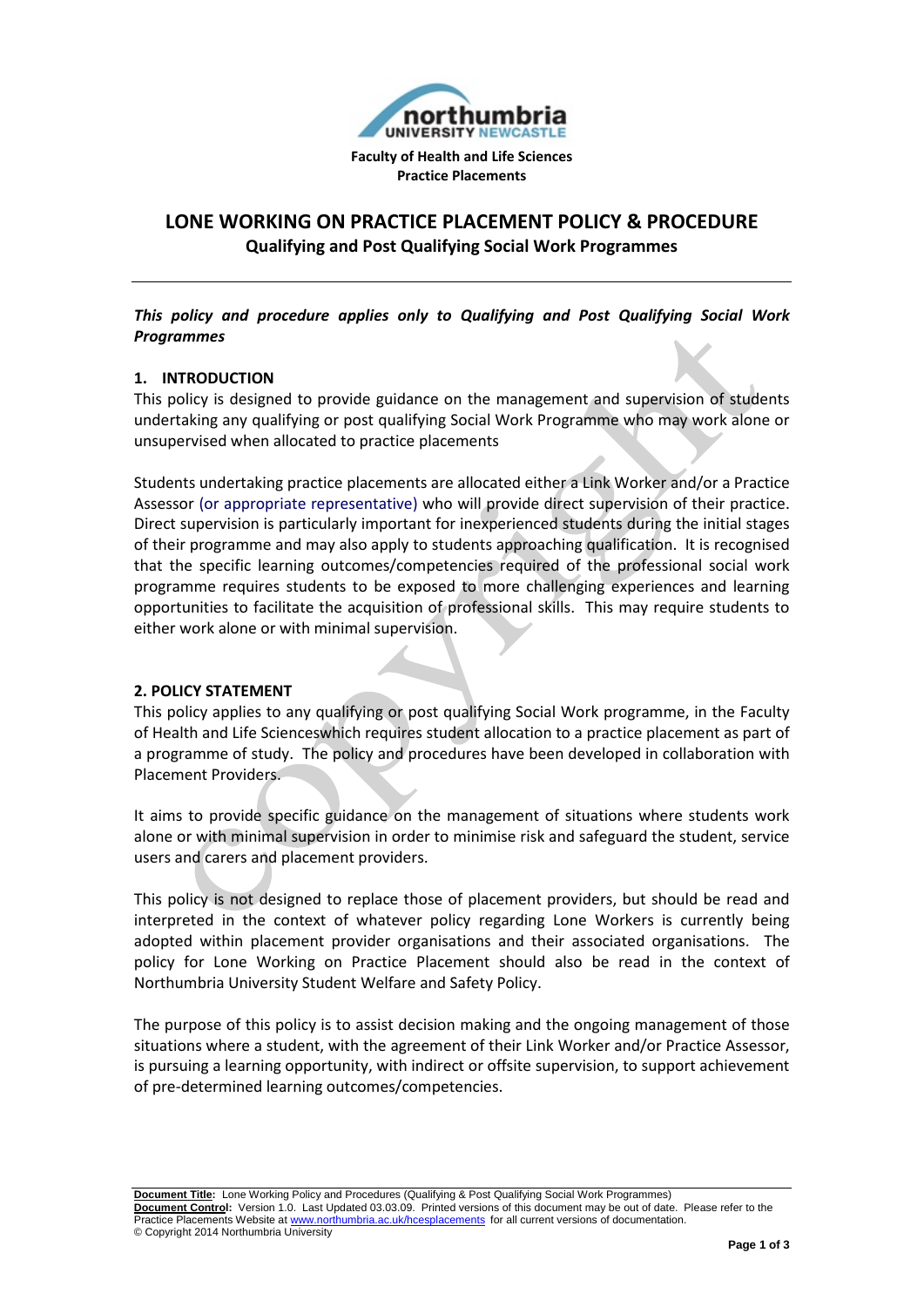#### **3. PROCEDURE**

Risk assessment of lone working should include consideration of any risk to the student, service users, carers, other workers, other agencies and the organisation providing the practice placement environment.

Consideration must be given to student welfare and safety when travelling whilst undertaking their practice learning opportunities. Strategies should be initiated to reduce/minimise risk or harm. This is especially important if the student is using public transport or on placement during winter time when dark mornings/evenings may mean the student may feel potentially more vulnerable.

Where the placement provider has in place a Lone Worker Policy for staff working in similar situations and offers resources such as 'attack alarms' or mobile phones, arrangement should be made to provide these for the student. Other strategies such as how to seek help in an emergency and 'calling in' to the arms length mentor/supervisor or an office of the placement provider to report progress of calls must be explained.

#### **3.1 Guidance**

Indirect supervision or lone working in the pursuit of professional learning is an event sanctioned by the Link Worker or the Practice Assessor (or appropriate representative) and should be negotiated with the student.

The student must be given prior access to the Lone Worker policies for the placement organisation and made aware of any health and safety requirements that apply in the practice setting. The student must be able to seek clarification and where possible be given the opportunity to practise under supervision or undertake a simulated exercise before carrying out such activities unsupervised.

As in all practice placements students are under the supervision of a named Link Worker or Practice Assessor (or their representative) at all times. This can be direct or indirect and the level of supervision is determined by:

- **a.** The students' stage of training
- **b.** The students' capability/previous experience
- **c.** The type and nature of the skills being developed
- **d.** The Link Worker/Practice Assessor's knowledge of the service user(s) carer(s) and the potential risks involved in lone working.

In order to develop the skills that are required of a qualified practitioner, the student must be an active participant in practice. Lone working forms part of the normal pattern of work within many social work and social work related agencies; the following must be considered when students work alone

- **e.** The student understands the local policies and procedures for Incident Reporting
- **f.** All activities aim to promote the students' learning. The student is made aware that he/she can terminate a visit if circumstances change or they feel unsafe
- **g.** Practice Assessor or Link Worker feedback is provided after the intervention
- **h.** Formal documentation associated with the visit must be completed in line with agency recording and reporting guidelines.